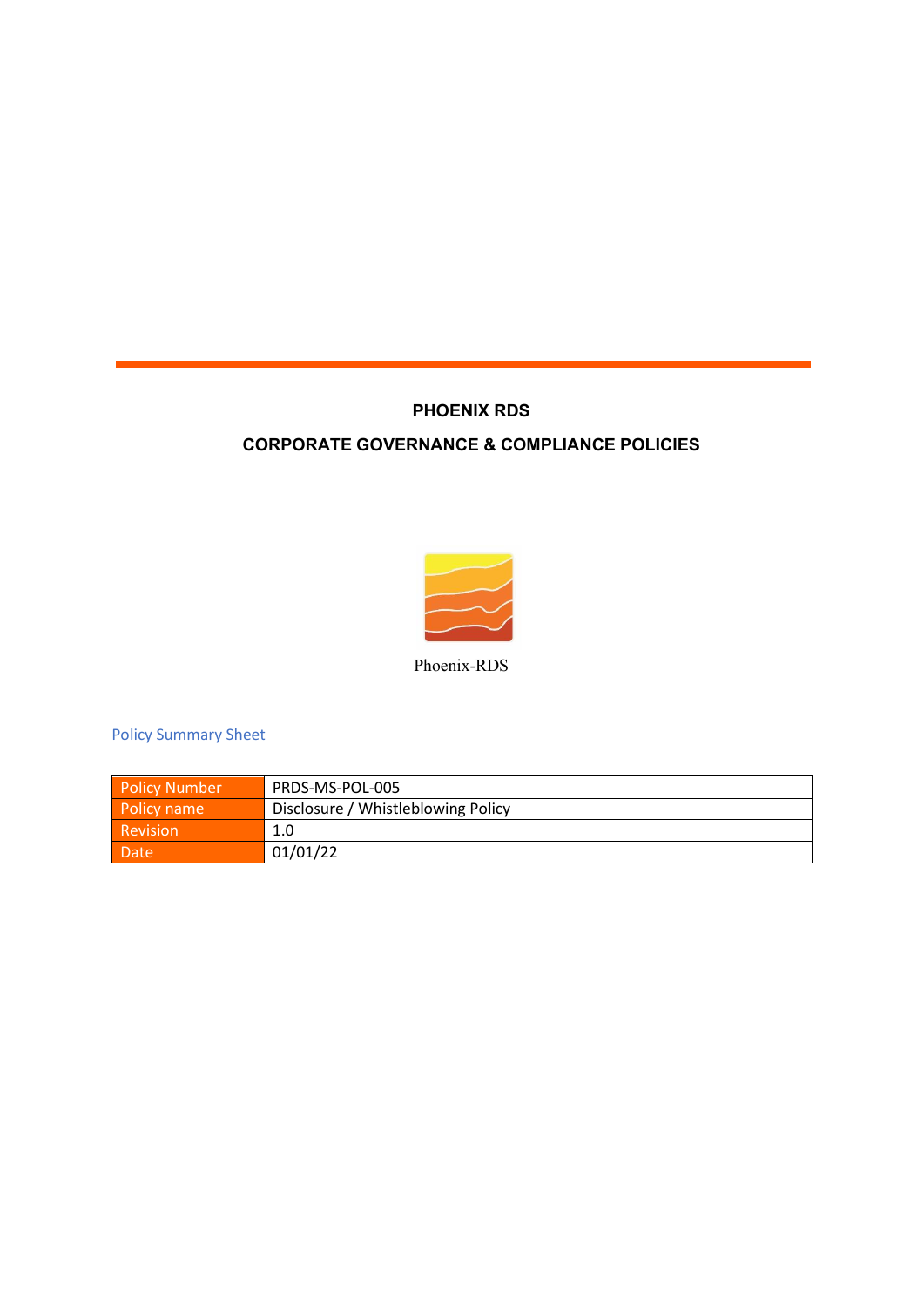

**This policy sets out what Phoenix RDS intends to achieve in terms of creating an open, transparent and safe working environment where workers feel able to speak up in the event they have concerns about illegal or unethical conduct that doesn't align with our intent of operating the business in an ethical way with honesty and integrity.**

**It indicates the commitments made to enable these intentions to be realised. Managers, staff and contractors are expected to comply with this Policy and identify shortcomings or omissions to their line manager.**

## **Phoenix RDS's intent is to operate in accordance with best practice on disclosure/whistleblowing:**

- Recognising workers are valuable ears and eyes for the business.
- Demonstrating, through visible leadership at all levels of the organisation, that we come and encourage workers to make disclosures.
- Resolving wrongdoing quickly.

### **We are committed to:**

- Making appropriate resources available to implement this Disclosure / Whistleblowing Policy.
- Ensuring this whistleblowing policy and related procedures are easily accessible to all workers and other stakeholders.
- Providing a range of alternative persons who a whistle blower can approach in the event a worker feels unable to approach their manager.
- Supporting the policy with adequate training, mentoring, advice and support systems.
- Treating all disclosures seriously, consistently, professionally and fairly.
- Taking all reasonable steps to maintain the confidentiality of the whistle blower where it is requested (unless required by law to break that confidentiality).
- Allowing the worker to be accompanied by a colleague, or other suitable representative, at any meeting about the disclosure, if they wish to do so.
- Producing a summary of disclosure meetings for record keeping purposes and providing a copy to the whistle blower.
- Managing the expectations of the whistle blower in terms of what action and/or feedback they can expect as well as clear timescales for providing updates.
- Providing feedback to the worker who raised the disclosure where possible and appropriate, as investigation progresses, subject to other legal requirements. Feedback should include an indication of timings for any actions or next steps.
- Ensuring that it is understood that victimisation of a whistle blower is not acceptable. Instances of victimisation will be taken seriously and managed appropriately.
- Ensuring that clauses in settlement agreements do not prevent workers from making disclosures in the public interest.
- Ensuring that if an investigation concludes that the disclosure was untrue it does not automatically mean that it was raised maliciously by a worker.
- Providing support services after a disclosure has been made such as mediation and dispute resolution, to help rebuild trust and relationships in the workplace.
- Recording the number of whistleblowing disclosures received and their nature.